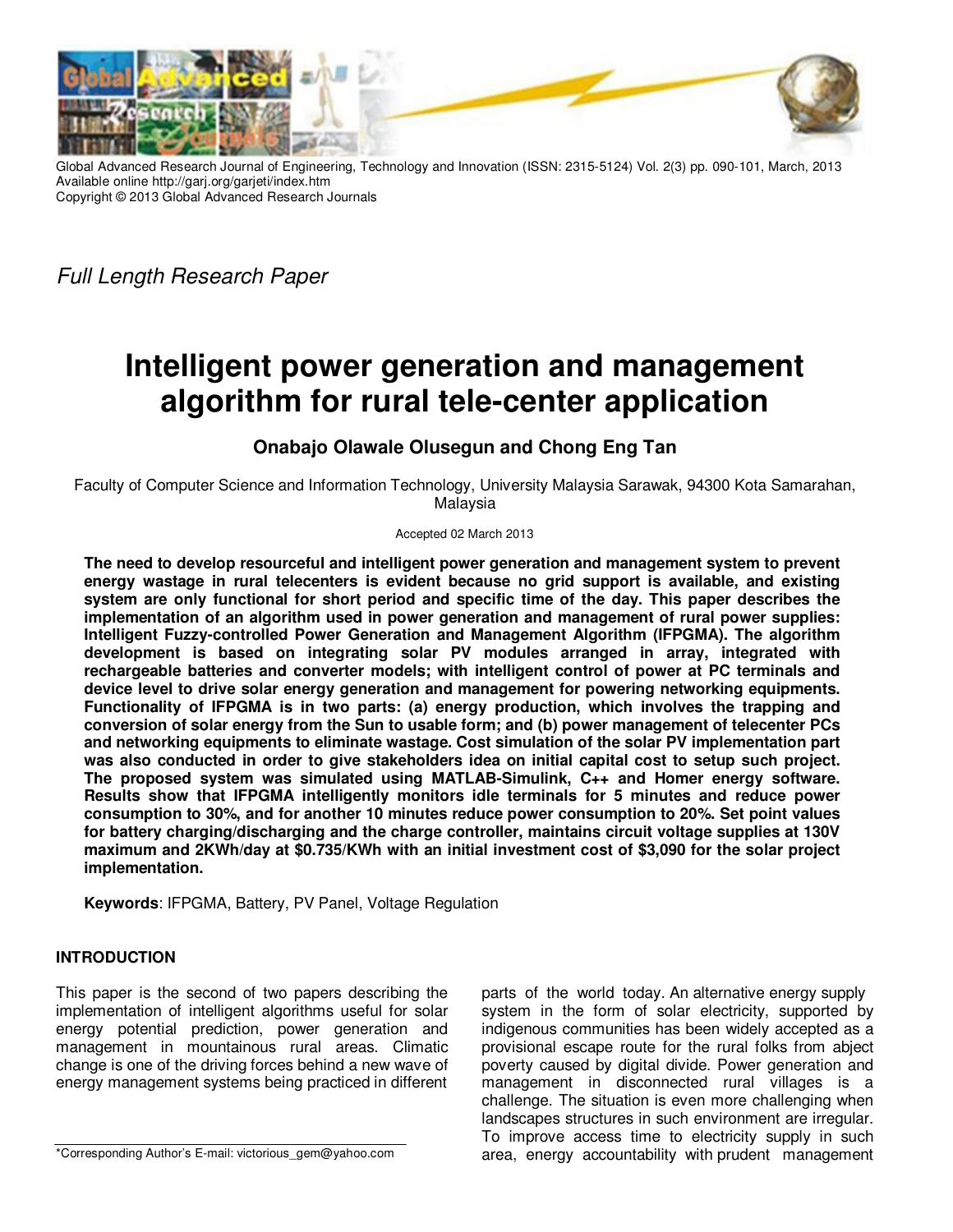practices is required. Effective and efficient management scheme must be put in place to prevent degradation and uncontrolled depletion of generated energy. Disconnected rural communities are generally cut off from government economic transformation agenda as a result of not being connected to the national grid. Many remote residences, businesses and communities located in the sparsely populated and rugged terrains; faces serious challenge in accessing uninterruptible wireless broadband as a result of insufficient electricity supply. Most of the currently available energy management systems in domestic environment are concerned with real-time energy consumption monitoring, and display of statistical and real time data of energy consumption (Kuo-Ming et al., 2010). Although these systems play a crucial role in providing a detailed picture of energy consumption in home environment and contribute towards influencing the energy consumption behavior of household, they all leave it to the households to take appropriate measures to reduce their energy consumption. Some energy management systems do provide general energy saving tips but they do not consider the household profiles and energy consumption profiles of home appliances. The stand-alone photovoltaic (PV) energy system is a well tested energy alternative in an environment where grid electricity is completely absent. However, proper functioning of an independent energy source like the stand-alone solar energy system requires storage to meet the energy demand during period of low solar irradiation and night time. Current work describes the implementation of IFPGMA, a fuzzy logic based algorithm designed to manage generated power from solar PV system for prudent power consumption of networking equipments. The proposed system monitors energy consumption at appliances and device levels.

### **Background**

Provision of basic amenities is undoubtedly insufficient in many rural areas of developing nations including Malaysia. The term rural areas connote underserved region. Underserved communities in most part of the world are communities located in the remote areas of countries with no electricity, water, access to essential public services, or a shortage of such services. Despite the fact that energy reclamation mechanisms can be adopted to recharge batteries through solar panels, energy is a limited resource and must be used judiciously. Hence, efficient energy management strategies must be devised for networking equipments to prolong network lifetime as much as possible. Several research efforts have been carried out in recent years to design smart home environment where various appliances forms home area network. Home automation technology and ubiquitous wireless communication protocols provide a great potential for home energy

management systems to be included in smart home environment. Such an automated environment provides supporting infrastructure for home energy consumption monitoring systems. Lately, the use of solar PV for energy generation has become popular, especially among the rural people as community project. However, because of small size and the solar PV system being functional only in the presence of sunlight; prudent management of the trapped energy is essential in order to extend network access time.

### **Solar radiation and PV Cells**

A photovoltaic cell is the smallest unit of a PV module that directly harnesses solar energy from the sun. The voltage across a solar cell is one of the main properties that define the photocurrent characteristics of the solar cell. A PV cell is usually embodied by an electrical equivalent of one-diode with diode current  $I_D$ , series resistance Rs and parallel resistance Rp as shown in Figure 1.



**Figure 1.** Equivalent circuit of a solar cell with one diode (Gulzar et al., 2006).

The dynamic model of a photovoltaic cell has the following equation (Shaban, 2011):

$$
V_c = \frac{AkT_c}{q} \ln \left( \frac{I_{ph} + I_0 - I_c}{I_0} \right) - R_s I_c \tag{1}
$$

Where,

 $q$  – Electron charge (1.602×10<sup>-19</sup> C)

 $k$  -- Boltzmann constant (1.38×10<sup>-23</sup> J/<sup>0</sup>K)

Ic -- Cell output current (A)

Iph – Cell photocurrent, function of irradiation level and junction temperature (A)

Io -- Reverse saturation current of diode

 $R$  – Cell series resistance (ohm)

- Tc -- Reference cell operating temperature
- Vc -- Cell output voltage (V)

A – Diode quality (ideality) factor

Equation (1) when validated for specific temperature and solar irradiation level, the output voltage and cell photocurrent becomes

$$
V_{c\_new} = C_{tv} C_{sv} V_c
$$
  
\n
$$
I_{ph\_new} = C_{ti} C_{si} I_{ph}
$$
 (2)

Where,  $C_{tv}$ ,  $C_{sv}$ ,  $C_{ti}$  and Csi are correction coefficients whose values depend on the cell temperature and the solar irradiation level.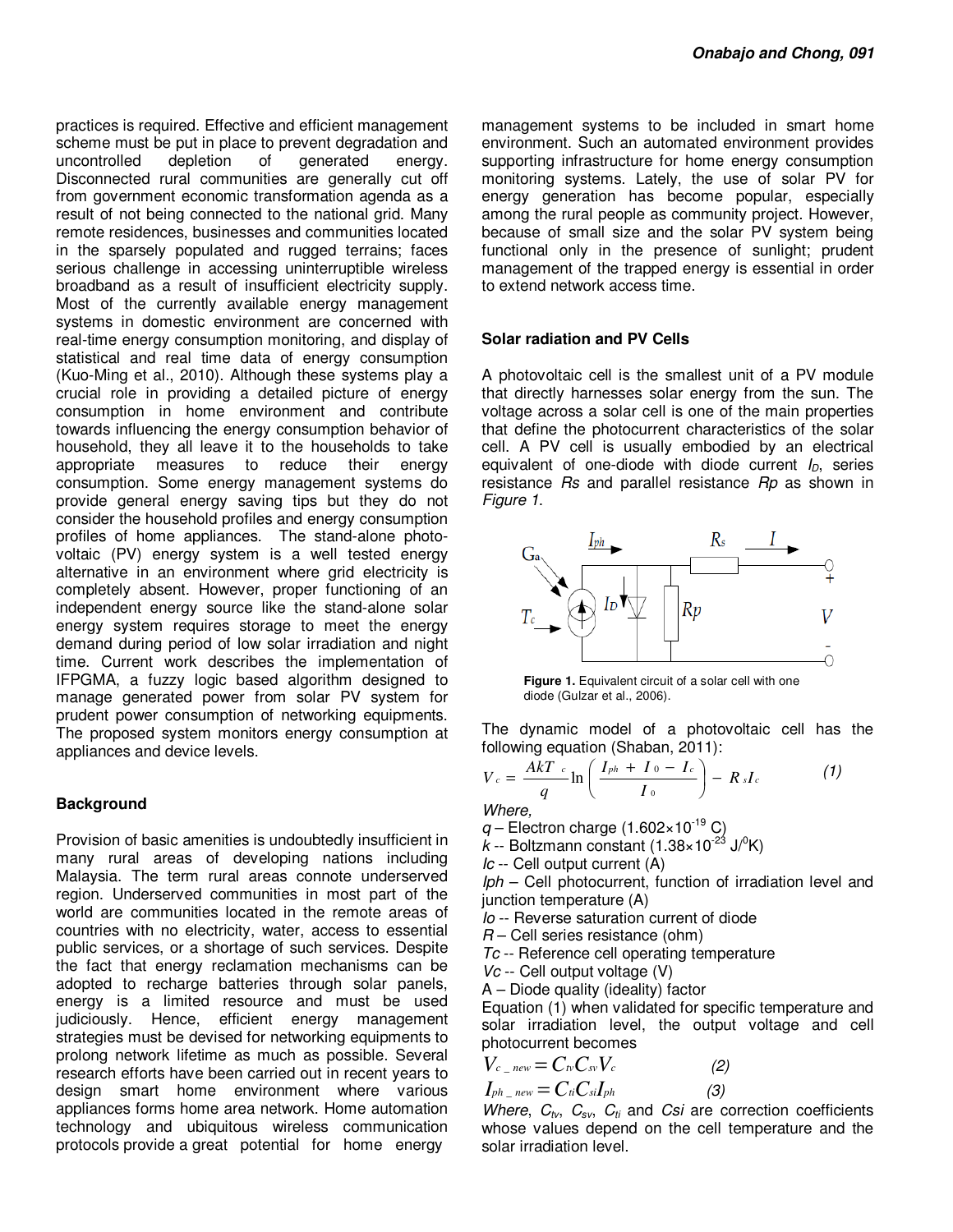A number of initiatives have started recently in an attempt to deal with issue of energy management. Artificial Neural Network (ANN) is one of the approaches recently embraced by the research community in the management of power supplied to electrical equipments. Current research employs the use of fuzzy logic in the design and implementation of rural electricity management system.

## **Fuzzy Logic Concept**

Fuzzy logic is a powerful problem solving methodology introduced by Prof. Lotfi Zadeh in the 1960s (Gulzar et al., 2006; Shaban, 2011). Fuzzy logic resembles human decision making with its ability to work from approximate data and find precise solutions. Nowadays, fuzzy logic controller (FLC) have been successfully applied in many fields including automatic focus cameras, household materials such as dishwashers, automobile industry etc. FLC is driven by a collection of verbal rules, often in IF-THEN format. A fuzzy controller uses fuzzy logic to simulate human thinking. The Fuzzy logic technique is based on four basic concepts: Fuzzy set, Linguistic variable, Possibility distributions and Fuzzy if-then rules.



Figure 2: Fuzzy logic controller structure

Fuzzy logic has rapidly become one of the most successful of today's technologies for developing sophisticated control systems. It enables non-control specialists to design control system that works with verbal rules rather than mathematical relationships. FLC has been used in many industrial applications and also power electronic drives in order to improve performance without having to develop mathematical model of the system (Karray and Silva, 2003).

Rather, FLC uses an inference method of human expert knowledge to arrive at specific outcome based on initially defined rules. FLC structure as shown in Figure 2 is made up of five components: input, fuzzification, rule base, defuzzification, and output. The output from the defuzzification process is the expected control function value of the FLC. The task of monitoring power usage at a device terminal cannot be an easy one to model as a result of the various complexities of the system parameters at different states. For instance, power consumption is highly unpredictable because uses vary at each time of the day and each day of a year. Thus, in such a case involving complexity, FLC is very suitable. Fuzzy logic technique is proposed in this work as a way

to control power usage at PC terminals and network device level at a rural tele-center. Its major advantage is that expert knowledge can help regulate electricity consumption when incorporated into the fuzzy controller using simple linguistic rules to achieve the control objective without involving the mathematical models of the hardware. Fuzzy logic controllers as used in this paper is designed based on rule table using current voltage status and change in voltage as input variables. Traditionally, computer decision is based on two-value Boolean logic (true/false, yes/no, 0/1), but not all real world problems lend themselves to a strict yes/no or true/false formulation.

Hence, the contribution of fuzzy systems hypothesis is that it provides a systematic procedure for transforming a knowledge base into a nonlinear mapping (Wang, 1997).

### **Related work**

Despite the fact that energy reclamation mechanisms can be adopted to recharge batteries through solar panels, energy is a limited resource and must be used judiciously. Hence, efficient energy management strategies must be devised for networking equipments to extend network lifetime. Several research efforts have been carried out in recent years to design smart home environment where various appliances forms home area network. Home automation technology and ubiquitous wireless communication protocols provide a great potential for home energy management systems to be included in smart home environment. Such an automated environment provides supporting infrastructure for home energy consumption monitoring systems. A number of initiatives have started recently in an attempt to deal with issue of energy management. Yedendra et.al proposed an energy management system called Yupik (Yedendra et al., 2010). The aim of the Yupik system is to optimize the interaction among three components: a consumption profiler that collects information; an analytics engine that identifies trends as well as gives suggestions to reduce consumption; and a user interface that provides an overview of the trends and suggestions; and from the result, conserves energy consumption of home devices. The aim of the Yupik system is to provide a higher-level overview and recommendations to reduce energy consumption by considering demand response and performance of appliances. Component-wise, Yupik system captures the energy consumption at homes and creates awareness about the trends in consumption pattern as well as provides suggestions to reduce the consumption. In this work, energy consumed by individual appliances is measured using smart plugs known as jPlugs. These plugs look like normal power strips and have a single power socket. The appliance that needs to be monitored can be plugged into that socket and the jPlug in turn gets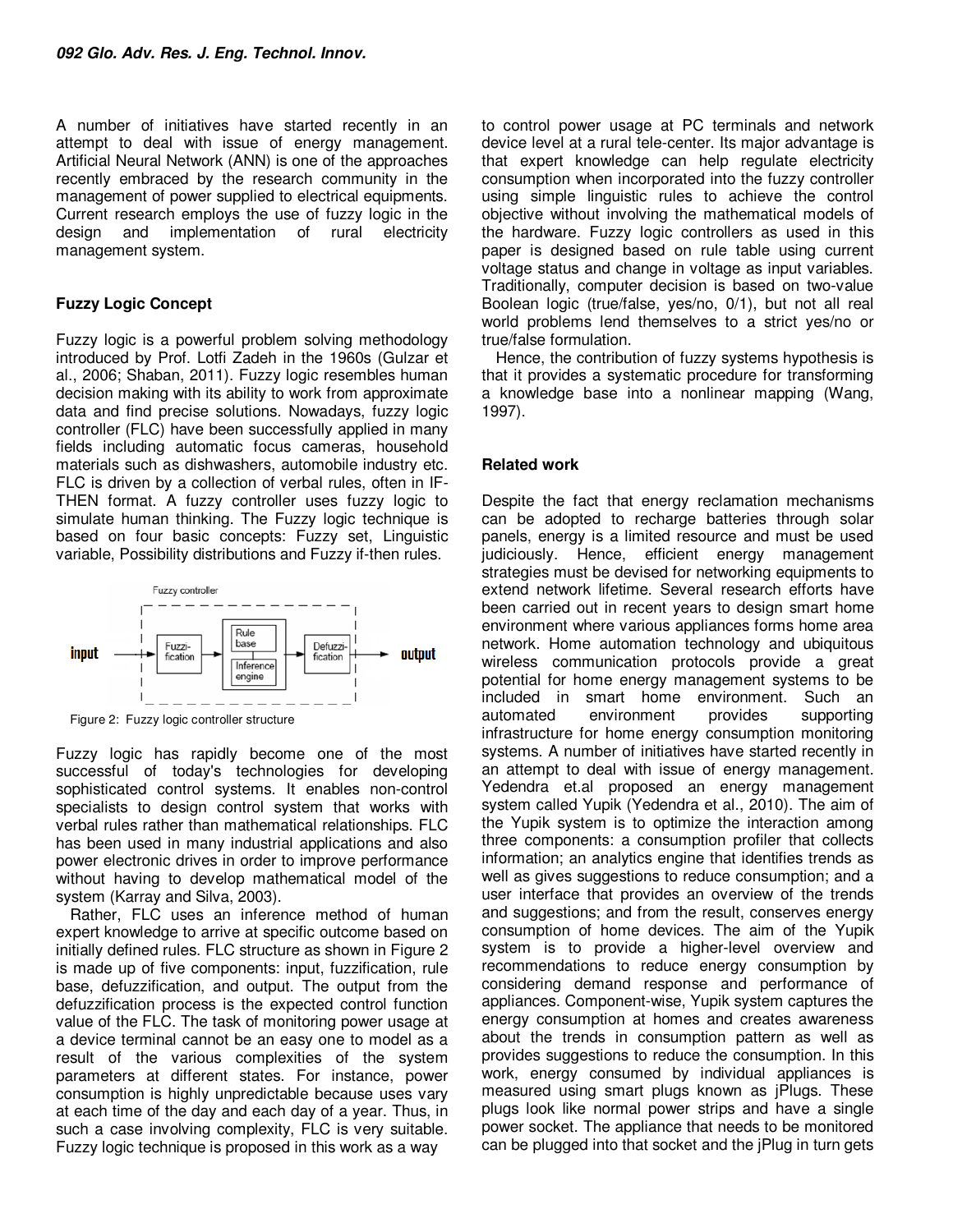plugged into a wall socket. A consumption profiler stores the data from the appliances. Analyzing the data collected from the consumption profiler reveals important information on how often and when certain appliances were used over a time period and their performance details can be estimated.

The work of T. DenHerder was based on the development of Sustainable Power for Electrical Resource (SuPER) (Tyson, 2006). In this work, the idea is to provide low-cost, sustainable power for individual household with 20 years life cycle. The SuPER system was designed to power a 12V DC load. The basic components of the SuPER project include: Photovoltaic module, lead-acid battery, shunt, charger, DC-DC converter, switches, and Maximum Power Point Tracking (MPPT) sub-units. The system is designed to generate 400Wh per day with an input solar radiation of 4KWh per day. Kok Khiang et.al describes the design and implementation of an intelligent traffic lights controller based on fuzzy logic technology (Kok et al., 1997). Control software was developed to simulate the situation of an isolated traffic junction based on this technology. Fuzzy logic technology allows the implementation of real-life rules similar to the way humans would think. The software is particularly graphical in nature, and uses the Windows system which allows simulation of different traffic conditions at a junction. A comparison was made between the fuzzy logic controller and a conventional fixed-time controller. Results from the simulation analysis based on waiting time, vehicle density, and cost shows that the fuzzy logic controller has better performance and is more cost effective.

K.K Chadella et.al presented the preliminary study of the modeling of a small standalone AC system with the fuel cells and solar panels as energy resources (Chedella et al., 2010). The solar energy is the main energy source for electricity generation during the day and complemented with the fuel cell when needed. The fuel cell and the battery support system are responsible for meeting the electricity demand during the night. The dynamic models of the fuel cell and the photovoltaic cell were implemented in Simulink and the load characteristics were obtained for both.

The proposed system also includes two DC/DC converters to boost the output voltage from both the fuel cell and PV cell to 80V DC. The DC/AC Pulse Width Modulation (PWM) inverter is involved in the conversion of DC to the standard AC voltage suitable for general household appliances. The power management strategy and the load sharing controller are the two main research goal of this paper. When the solar energy is sufficiently high during the day it is used to completely meet the load demands for that period, and excess supplies are backed up in battery compartment for later use. During nights the fuel cell operates independently supplying the required power demand of the load. When there is no sufficient solar radiation both photovoltaic system and fuel cells operate together to share the load

demand. The battery is used to support this system during transient period when the response of the system is not quick enough to meet the change in load demand. Result from the simulation shows the feasibility of including dynamic models of the renewable energy resources in the analysis of the system performance.

Power management generally enables a computer to enter reduced power states such as standby or sleep mode. So far, the best known power management guidelines are those set by the U.S. Environmental Protection Agency (EPA) energy star program (Karlgren et al., 2008). What is lacking in all previous work considered is the prudent management of the available energy. Current research is aimed at addressing this shortcoming.

### **The proposed IFPGMA implementation**

F. J. Proenza defined telecenters as shared premises where the public can access information and communication technologies (ICTs) services (Proenza, 2001). The idea about telecenter establishment among rural communities is not new. Though some telecenters still use diesel generator, larger percentage now uses small scale solar energy plants for daily activities. The algorithm described in this paper is designed for the management of solar electricity generated for the telecenter usage. The algorithm design is a two-step process: (a) Solar PV Implementation, and (b) IFPGMA Control System Model

### **Solar PV implementation**

The Matlab model of the solar panel was designed based on the design in Training Program for Contractors. This project is a small scale project with only few hundred watts of generated power. The goal of the research is to power mainly the PC terminals at a rural telecenter. Calibration of the PV module is based on details from literature. One silicon solar cell produces 0.5V. Thirty six (36) cells are connected together in series to form a PV module. Modules are the building blocks of PV panels and arrays. One PV panel is made up of three standard modules, with each module containing 36 PV cells connected in series. Each module is capable of generating 18 volts.

Therefore a single panel generates 54 volts. By design, due to solar cell efficiency factor; out of the 18volts originally generated from the solar module, approximately 14volts are usable. This is good enough to charge 12 volts battery. For this work, three (3) solar panels where connected in series to yield approximately 42 volts, and with DC-DC boost converter the voltage is stepped up to regular grid capacity. The current through a dynamic solar cell can be obtained from equation (4)

 $I = I_{S} (e^{V_{a}/V_{t}} - 1) - I_{ph}$ 

(4)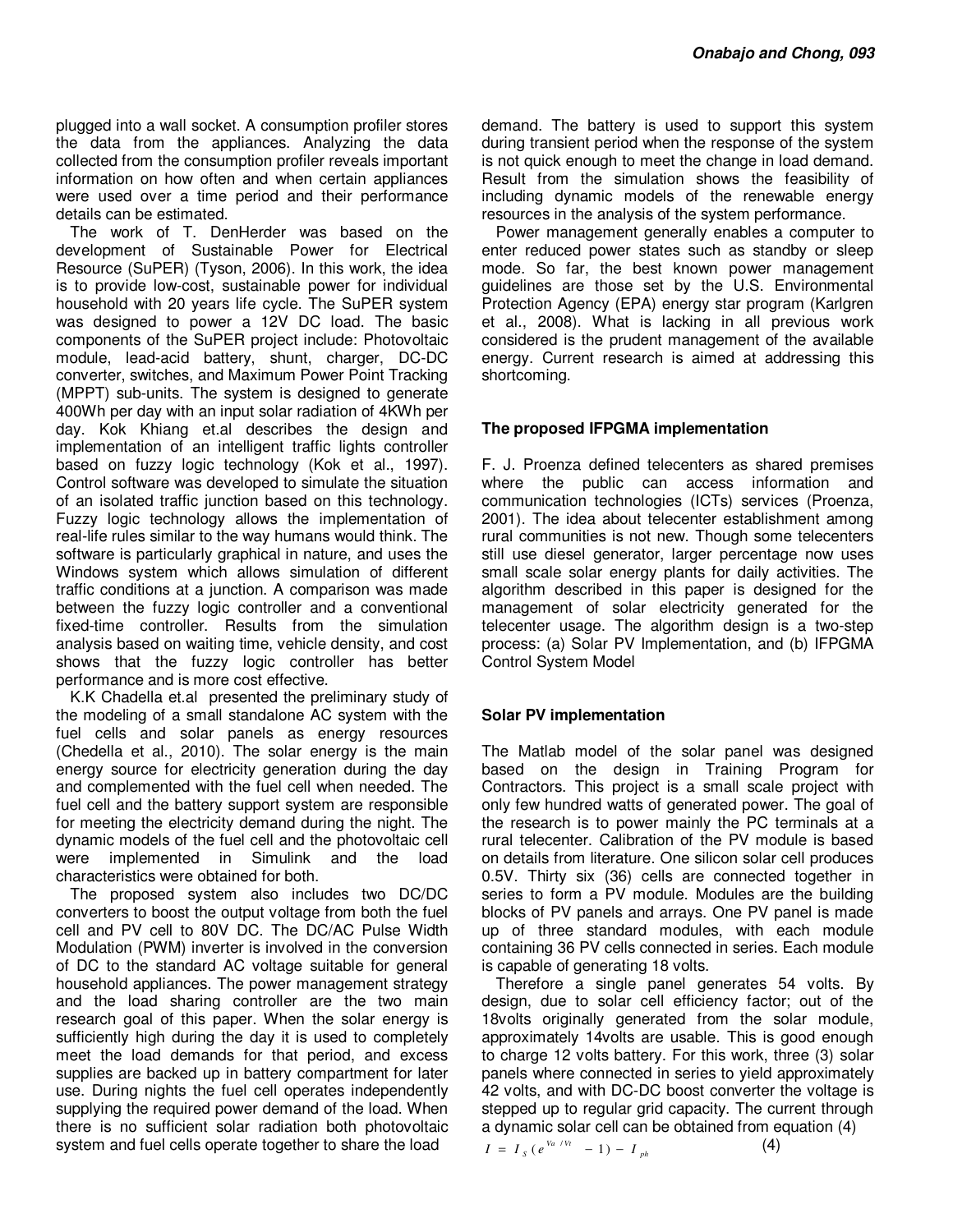where Is is the saturation current of the diode and Iph is the photo current (which is assumed to be independent of the applied voltage  $Va$ ). This expression only includes the ideal diode current of the diode, thereby ignoring recombination in the depletion region (Wikipedia, Power Supply Unit (Computer), 2012). The short circuit current, Isc, is the current at zero voltage which equals  $Isc = -$ Iph. The open circuit voltage is then given by:

$$
V_{OC} = V_t \ln(\frac{I_{ph}}{I_s} + 1) \cong V \ln \frac{I_{ph}}{I_s}
$$
 (5)

 $V_{OC}$  is the open circuit voltage; Vt is the voltage at temperature t. The total power dissipated in the circuit is also given by:

$$
P = V_a I = I_s V_a (e^{Va/Vt} - 1) - I_{ph} V_a
$$
 (6)

P is power generated, Va is the applied voltage.

Maximum power occurs at  $\frac{du}{dx} = 0$ *a dV*  $\frac{dP}{dx} = 0$ . The voltage and

current at maximum power point is Vm and Im.

The input parameters used in the simulation are as follows:

Nc-- Number of cells in series

Np-- number modules in parallel

Nss-- number of modules in series

A-- Diode quality (ideality) factor (1.3977)

k-- Boltzmann constant  $(1.38e^{-23})$ ,

Iscn-- nominal short-circuit voltage

Kp-- voltage temperature constant

Ki-- current temperature coefficient

Vmp-- voltage maximum power at standard temperature condition (STC)

Imp-- current at maximum power at STC

In **Figure 5**, current battery voltage is **44.15V.** Four switches control the battery voltage to avoid overcharging or undercharging. The regular voltage support to home appliances is 130V maximum (US standard). The 'compare to constant' blocks applies sensitivity to the voltage control. The Voltage Regulation Limit (VRL) is the maximum voltage up to which the battery can be charged. If this point is reached, the charger disconnects the battery from PV array. The Low Voltage Elastic Return (LVER) is the difference between VRL value and the voltage at which the charger reconnects the battery to the PV source and starts charging. It also determines how effectively the charger can control the battery. The Low Voltage Disconnect (LVD) is the minimum voltage up to which the battery can be allowed to discharge, without getting deeply discharged. LVDER is the difference between LVD value and the battery voltage at which the solar arrays can be reconnected back to the battery. Table 1 is a list of the control points.

**Figure 6** is the battery charging and discharging units respectively. The direct DC voltage from the boost converter goes through the control unit to feed the

The PV characteristics from the datasheet for BP MSX 120 series PV module with 25 years performance warranty was used to generate the file necessary for Rs, Rp, and other parameters for the maximum power point (MPP). The initial setup was used to obtain the I-V curve characteristics of the PV array, which shows the maximum power point of the PV. The model of the PV is used with the boost converter to determine the performance of the maximum power point tracker (MPPT). The Simulink model uses a current source, voltage source and resistance in series and parallel of the PV. The number of modules in series and parallel were set with Nss and Np.



**Figure 3.** Subsystem representation of the PV model in Simulink.

Figure 3 is the subsystem block representation of the PV panel. This can be used with different power circuits in Simulink. It can be noted that the inputs to the PV are the irradiation and temperature; the outputs are the voltage and the current. Figure  $4$  is the PV array, boost converter, inverter, AC voltage and current measurement unit. Solar radiation falling on the solar panel is converted to usable DC voltage and stepped up by the boost converter. The Inverter converts the DC voltage to AC voltage.

battery during charging. When battery voltage is at maximum value, voltage from the solar panel through the control unit directly supports networking equipments. The control unit (Figure 5) prevents under and overcharging of the battery through control value set points shown in Table 1.

### **IFPGMA control system model**

As mentioned in the earlier section, IFPGMA is an algorithm designed to manage power consumption at PC and device terminals. This section discusses basics of fuzzy logic and how it is used in IFPGMA implementation for power generation and management. The process of power control follows a control algorithm for the interaction among various system components to manage produced energy and prevent wastage. Determining the best condition of operation is the key to achieving optimum operation of IFPGMA. Figure 7 shows the power flow diagram of the FLC with input and output control parameters. The inputs to the controller are the parameters like unpredictable load power and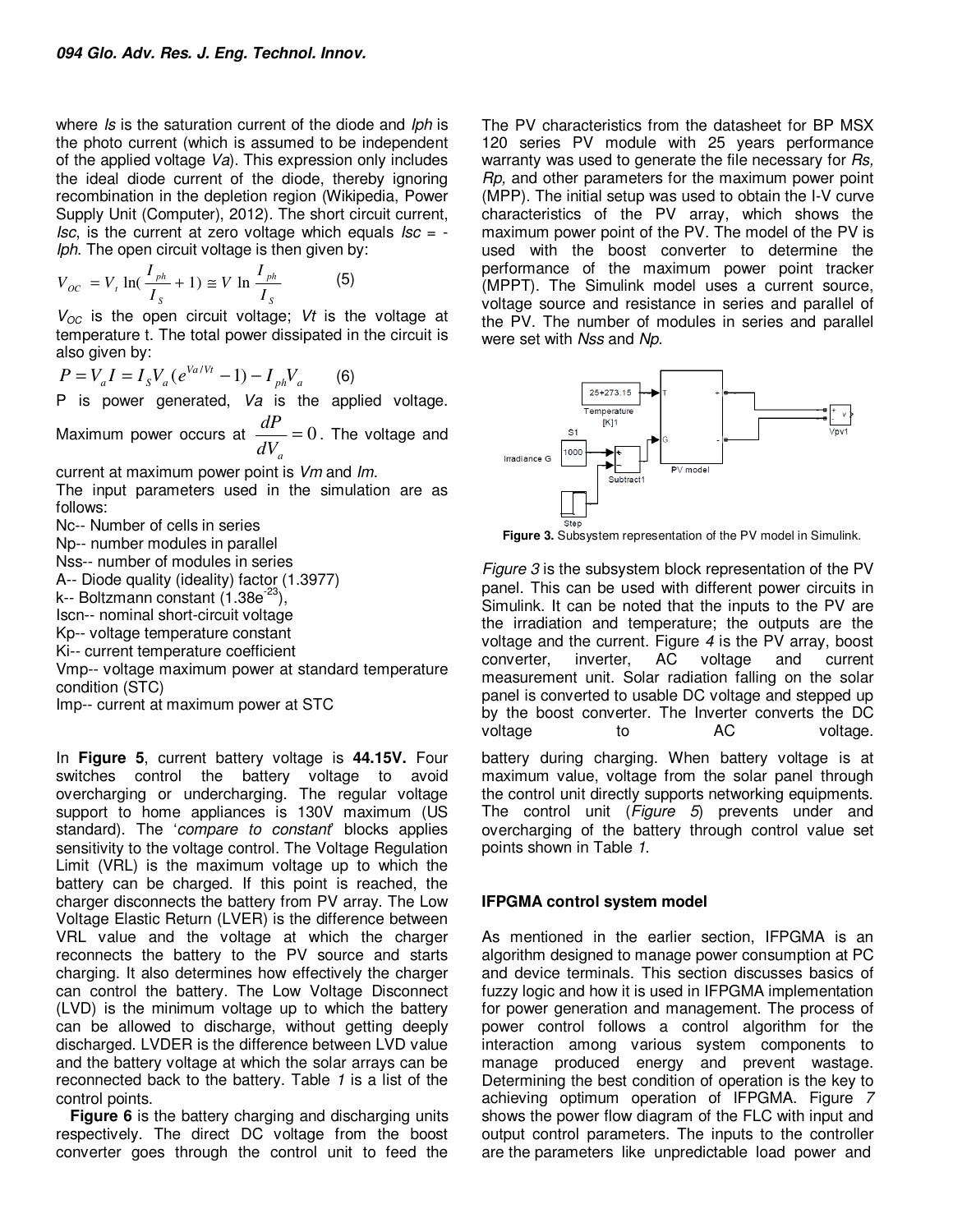

**Figure 4.** PV Array, boost converter, inverter, AC voltage & current measurement unit



**Figure 5**. Battery voltage control and regulation unit



**Battery Discaliging** 

hardware components that draw energy from an electrical outlet and convert it into electricity at the proper voltages to power a computer motherboard and other devices. Without it, a computer is just a lifeless box full of plastics and metals.

**Figure 8.** Power Supply Unit (Wikipedia, Power Supply Unit (Computer), 2012)

**Battery Charging Figure 6.** Battery charging and discharging units

renewable varying output energy stored in battery. The output parameters are the PV supply and simultaneously charging operations of the battery.



**Figure 7.** Schematics of IFPGMA Implementation

A vital component to the operation of a computer is the power supply. Power supply units (PSU) are essential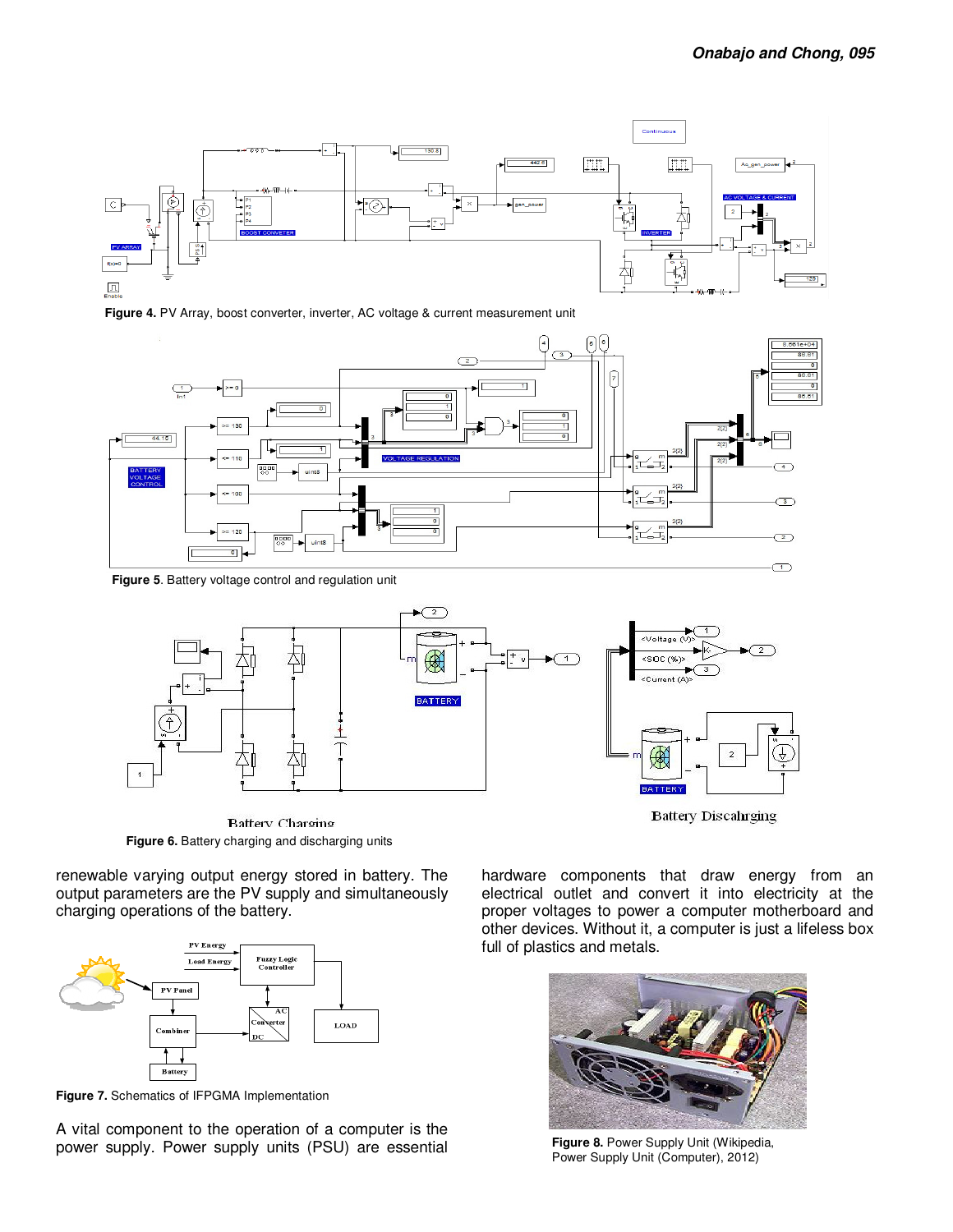| S/N | <b>Parameter</b>                  | <b>Control Point Values (V)</b> |
|-----|-----------------------------------|---------------------------------|
|     | Voltage Regulation Limit (VRL)    | 130                             |
| 2   | Low Voltage Elastic Return (LVER) | 110                             |
| 3   | Low Voltage Disconnect (LVD)      | 100                             |
|     | LVD Elastic Return (LVDER)        | 120                             |

**Table I.** Set points of battery voltage used for charge controllers

**Table 2.** Power Consumption Rating for Devices of Personal Computers (Singh et al., **YEAR**)

| $+3.3V$ | DIMMs, Chipsets, PCI/AGP cards, Miscellaneous chips        |
|---------|------------------------------------------------------------|
| $+5V$   | Disk drive logic, SIMMs, PCI/AGP cards, ISA cards, voltage |
|         | regulators, miscellaneous chips.                           |
| $+12V$  | Motors, voltage regulators (high output)                   |

The power supply unit (*Figure 8*) converts alternating current to direct current needed by the personal computers. The PSU of a conventional desktop computer is designed to convert regular DC voltage of 120-130 volts into +3.3V, +5V, and +12V DC power to feed its various components. Table 2 is a list of power consumption rating for devices of personal computers.

The PSU generates not only +3.3V, +5V, and +12V, but also –5V and –12V. Usually, the positive voltages are everything in the system, the negative voltage of –5V is used by the Industry Standard Architecture (ISA) bus on one of the pin, so any ISA cards can use it. The motherboard logic typically doesn't use –12V; however, it might be used in some board designs for serial port or LAN circuits. Although older serial port circuits used  $+/-$ 12V outputs, today most run only on +3.3V or +5V. In this work, emphasis is on the overall power supplied by the PSU and not individual components.

Traditionally, most approaches to power management of the PSU assumed two-state model, active or idle state. The quantity of the power drawn by the PSU from the main AC supply depends on its assumed state. The PSU is the main modeling point of the desktop computer in this simulation. It is assumed that only desktop computers are used at the telecenter in this research. The two-state model relies on two basic implicit assumptions. (i) PSU has only two distinct power status: active and idle. The second is that an active PSU always consumes power at constant rate. These assumptions are used in this paper. According to Zedlewsk et.al, every electrical device maintains a quoted manufacturer input power value when in use (Zedlewsk et al., 2012). It derives its power from one of three options: either the voltage is high and current is low; or voltage is low and current is high or voltage and current are normal. The status of the PC terminals per time is what is required in order to control electricity wastage.

### **Linguistic variables representation**

Fuzzy sets can be used to describe the value of variables. A linguistic variable allows its value to be described both qualitatively by a linguistic term i.e. a symbol serving as the name of a fuzzy set and quantitatively by corresponding membership function which expresses the meaning of the fuzzy set. Linguistic terms are used to express concepts and knowledge in human communication, while membership functions are useful for processing numeric input data. As mentioned under power consumption rating of PC devices, PSU generates not only positive voltage but its value could assume a negative dimension depending on the prevailing input voltage characteristics. Voltage swings are intermittent variations of the voltage level on electrical lines. For instance, the negative voltage –5V is routed to the ISA bus on pin B5 for use by ISA cards.

To estimate power consumed, voltage, current and power are linguistically represented as follows:

- If voltage and current is normal, and PC state is active then power supplied is normal.

- If voltage and current is normal, and PC state is idle then power supplied is low.

- If voltage is low and current high, and PC state is active then power supplied is normal.

- If voltage is high and current is low, and PC state is idle then power supplied is low.

Corresponding action taken by IFPGMA is as follows:

- If PC idle and time is T300 then Power=Power\*0.3

- If PC idle and time is T900 then Power=Power\*0.2

Figure 9 is the schematic of the idle time controlled by fuzzy logic. Assumption made in this work is that by the term 'idle' we mean the keyboard and mouse which are the basic input devices are temporarily not in use. Once keyboard and mouse do not receive a touch response, PC goes into idleness, and appropriate function is activated to record the idle time. When idle time is 5minutes, power consumption is reduced to 30%, and for further 10minutes, its value is reduced to 20%.



**Figure 9**. Schematic of Idle time control by IFPGMA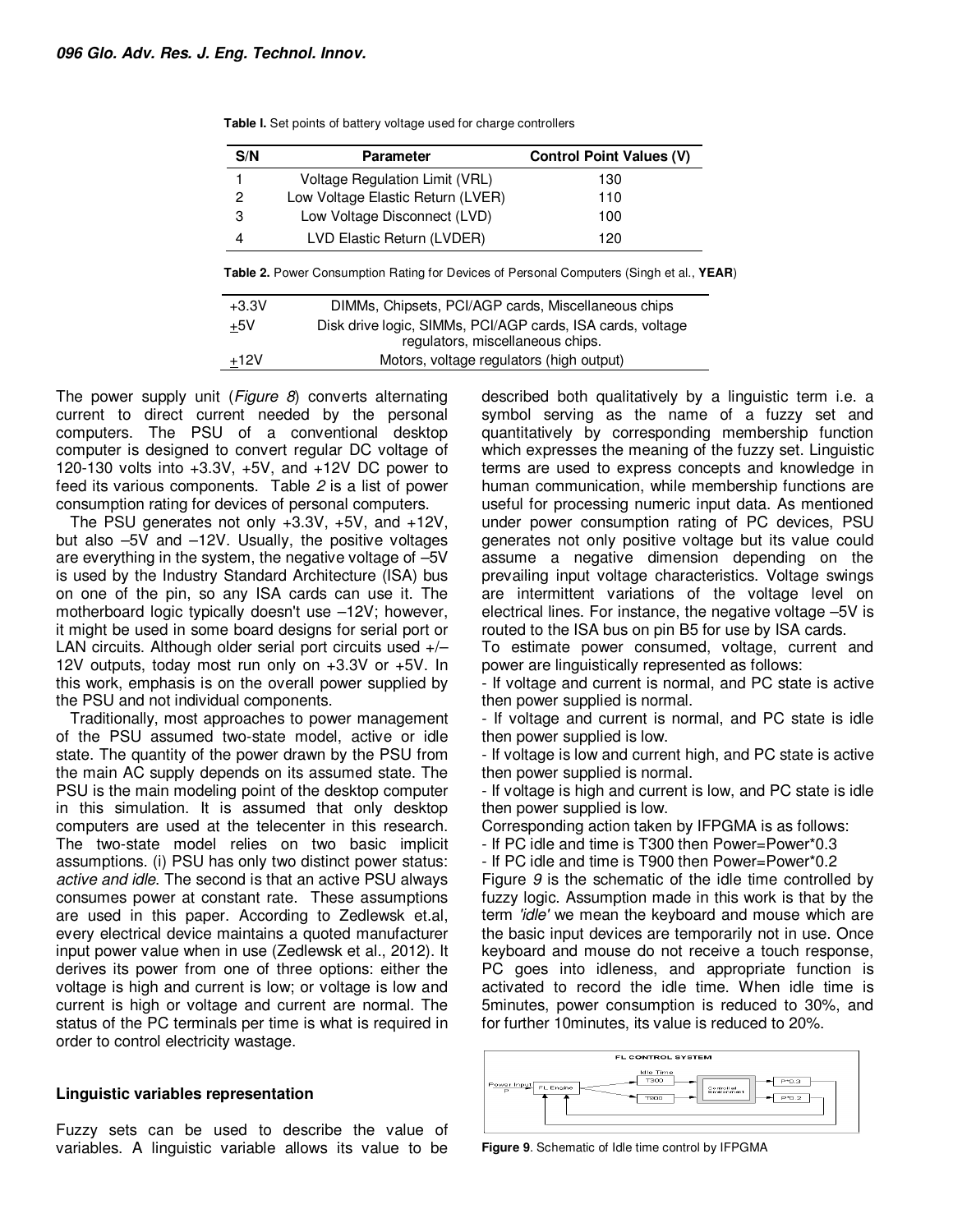|         | Voltage      |           |           |           |           |           |
|---------|--------------|-----------|-----------|-----------|-----------|-----------|
|         |              | Neg. High | Neg. Low  | Zero      | Pos. Low  | Pos. High |
|         | Pos. High    | <b>NH</b> | <b>NH</b> | <b>NH</b> | <b>NL</b> | 7         |
|         | Pos. Low     | <b>NH</b> | <b>NH</b> | NL        |           | PL        |
|         | Zero         | <b>NH</b> | NL        | Ζ         | PL        | PH        |
|         | Neg. Low     | NL        | 7         | PL        | PН        | PH        |
| Current | Neg. High    |           | PL        | <b>PH</b> | PН        | <b>PH</b> |
|         | <b>Power</b> |           |           |           |           |           |

Table 3. Fuzzy Rule Output

Table 4: Manufacturer's Max. Current and Power Specification for DELL PS-5141-3D (DELL Technologies Inc., 2012)

|      | Voltage Rail Range (V) | Max. Current per Rail (A) | Max. Power per Rail (W) |
|------|------------------------|---------------------------|-------------------------|
|      | $-12V$                 | 0.3                       | 3.6                     |
|      | -5 V                   | 0.3                       | l .5                    |
| מי פ | $+3.3$                 | 10.0                      | 33                      |
| 42   |                        | 16                        | 80                      |
|      |                        | 4.5                       | 54                      |



Figure 10: Input voltage membership function



Voltage supplied to the PSU is defined by a special case of Ohm's law:

Voltage = Current X Resistance  $\rightarrow$  V=I\*R (4) Power supplied to the PSU is also defined by the power law in equation (5):

Power = Voltage X Current  $\rightarrow$   $P = V^*$  (5) Where  $P$  is power in watts (W), V is voltage in volts (V) and I is current in ampere  $(A)$ 

The variations in the variable values are the results of the fuzzy rule output shown in Table 3. Therefore, input status for voltage and current can be linguistically represented as follows:

- Negative High (Neg. High)

- Negative Low (Neg. Low)

#### -Zero

-Positive Low (Pos. Low) -Positive High (Pos. High)

This result to rule output displayed in Table 3. And the coding representation as shown in Table 4:

Table 4 shows the manufacturer's maximum voltage and current for each voltage rail of the PSU. The overall output power supplied by the PSU is the net value from all the rails as shown in Table 4. However, for a PSU like DELL with Model PS-5141-3D, DS/N CN -08765D - 48010 -08N -1293, the maximum continuous total direct current (DC) output power should not exceed 145W (DELL Technologies Inc., 2012). The net power supplied to the PSU could be low or normal as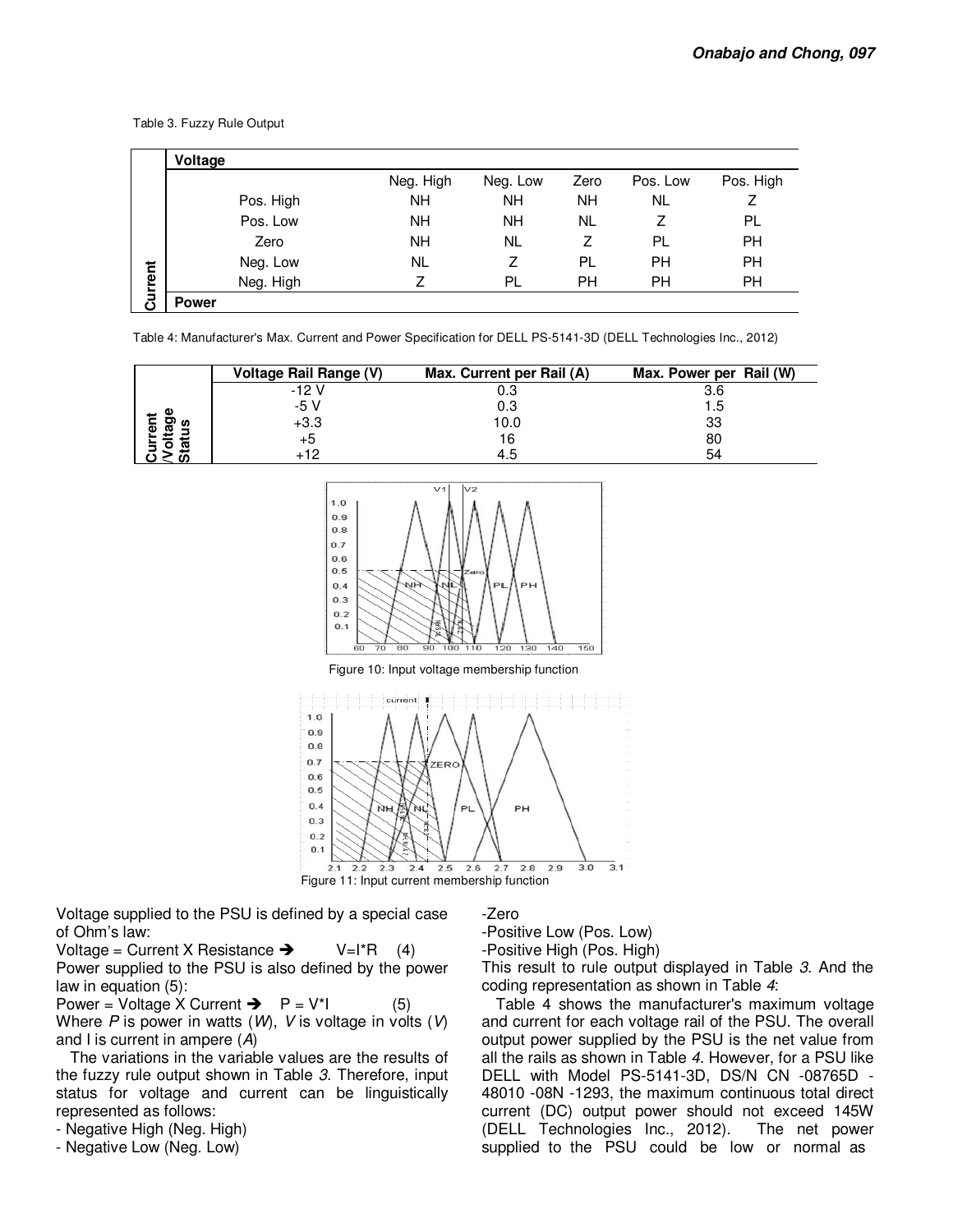

**Figure 12.** Power output from deffuzzification process



**Figure 13.** Fuzzy Inference System (FIS) configuration



Figure 14: Mamdani-type fuzzy logic rule editor



**Figure 15.** Simulated voltage, current and power variation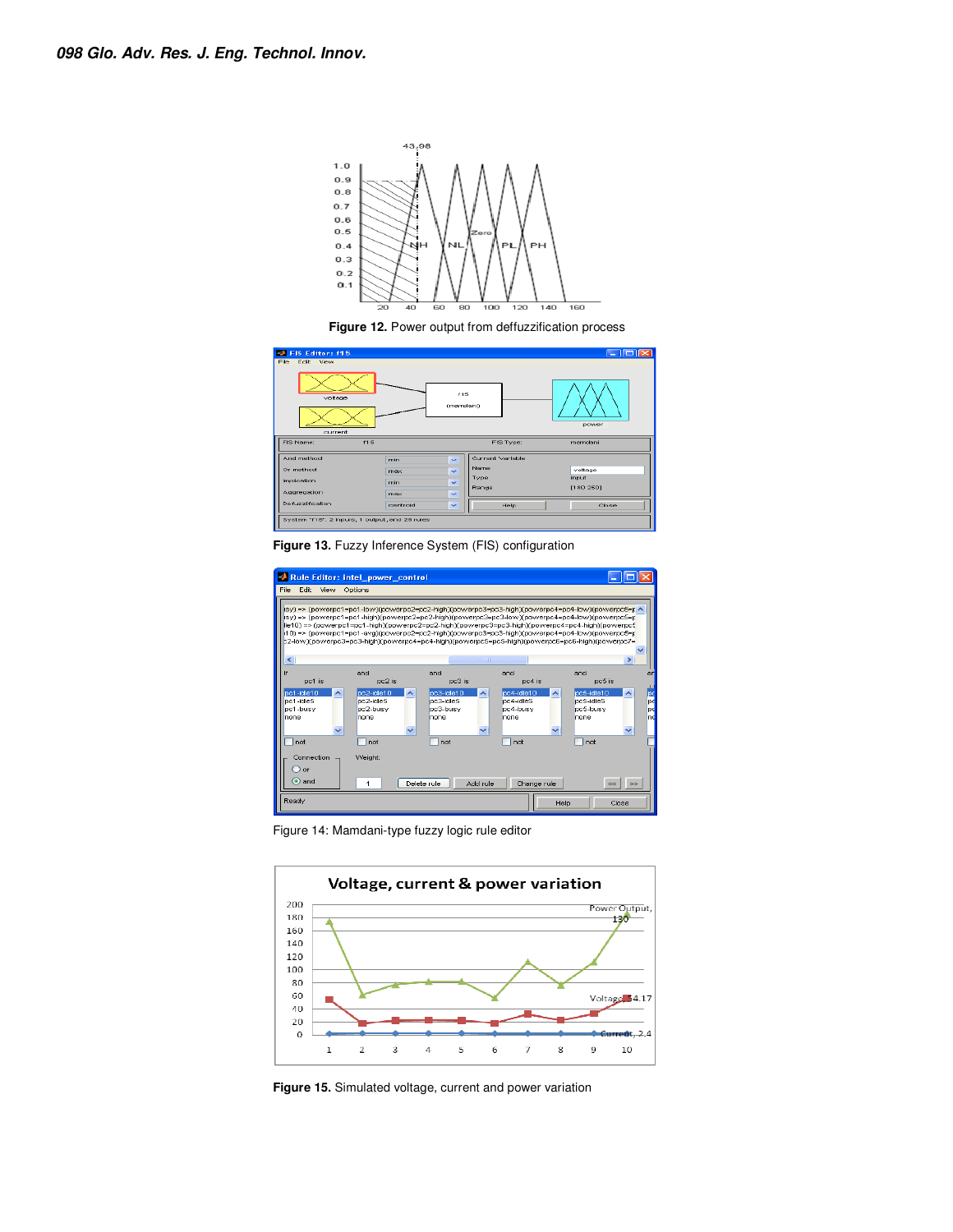mentioned earlier; however, combined operating power on +5V and +3.3V rails should not exceed 85W. It is possible to overload the voltage from a power supply well below the total rating of the power supply. For example, most PSUs create their 3.3 V output by regulating down their 5 V rail of the input. As such, 3.3 V and 5 V typically have a combined limit. A 3.3 V value may have a 10 A rating by itself (33 W), and the 5 V may have a 20 A rating (100 W) by itself, but the two together may only be able to output 110 W. In this case, loading the 3.3 V to maximum (33 W), would leave the 5 V equivalent the only option of being able to output 77 W (Power Supply Unit (Computer), 2012).

The triangular membership function for voltage and current are represented in graphs. Membership function defined for the input variable voltage and current are presented in Figures 10 and 11 respectively.

### **Input degree of membership and data difuzzification**

The defuzzification of the data into a crisp output is accomplished by combining the results of the inference process and then computing the "fuzzy centroid" of the area. The weighted strengths of each output member function are multiplied by their respective output membership function center points and summed. Finally, this area is divided by the sum of the weighted member function strengths and the result is taken as the crisp output.

There are several defuzzification methods (DELL Technologies Inc., 2012). The center of gravity method converts linguistic variables to crisp values using normalized membership functions and output gains. We can get the fuzzy values for corresponding crisp values by using the membership functions of the appropriate sets. Due to space limitation constraint the figures are not all represented here. Equation (6) is a representation of the centroid method.

$$
y = \frac{\int_{0}^{e} y^{i} \cdot \mu_{B}^{i}(x, y^{i}) dy}{\int_{0}^{e} \mu_{B}^{i}(x, y^{i}) dy}
$$
 (6)

Equation (6) when simplified further gives specific range of values as in equation (7)

$$
y = \frac{\sum_{i=1}^{N} y^{i} \cdot \mu_{B}^{1}(x, y^{i})}{\sum_{i=1}^{N} \mu_{B}^{1}(x, y^{i})}
$$
 (7)

Where  $y'$  are the centers of outcome,  $\mu$  is the crisp value, N is the upper bound. A sample estimation of power is calculated as follows:

We substitute the intersection points from Figures 10 and 11 into equation 8 to estimate the power consumption at any instance. In this method, membership function is represented as a vector of numerical numbers. So the fuzzy set consists of range of

numerical values for each input and the output is determined for those set of values only. For instance, if input voltage value changes from 100V to 105V based on Figure 10, which results to change in current from 2.10A to 2.45A (Figure 11), to find the operating power at that instance, we substitute the intersection points from the figures into equation (7) using center of gravity deffuzzification method:

| Power                                |                                                                                         |        | → |
|--------------------------------------|-----------------------------------------------------------------------------------------|--------|---|
|                                      | $(Neg.High * \mu_{23} + Neg.Low * \mu_{13} + Neg.Low * \mu_{22} + Zero * \mu_{12})$ (8) |        |   |
|                                      | $\mu_{23} + \mu_{13} + \mu_{22} + \mu_{12}$                                             |        |   |
|                                      | $\mu_{23} = 0.4*0.5$ , $\mu_{13} = 0.35*0.50$ , $\mu_{22} = 0.35*0.70$ , $\mu_{12} =$   |        |   |
| $0.4*0.7$                            |                                                                                         |        |   |
| Therefore,                           | Power                                                                                   | output |   |
|                                      | $100 * 0.20 + 105 * 0.175 + 2.10 * 0.245 + 2.45 * 0.28$                                 |        |   |
|                                      | 0.90                                                                                    |        |   |
| $=$ 39.584/0.90 $\rightarrow$ 43.98% |                                                                                         |        |   |

Low power output confirms IFPGMA appropriate power management control as shown in *Figure 12*. For 5 minutes power consumption is reduced to 30%, and for another 10 minutes reduces power consumption to 20%. Figure 13 is the fuzzy inference system configuration. Figure 14 is the rule editor for the power management. Assumption made in the IFPGMA design is that the number of PC terminals at the telecenter is 10.

# **RESULTS AND DISCUSSION**

Results show that IFPGMA intelligently monitors idle terminals for 5 minutes and reduce power consumption to 30%, and for another 10 minutes reduce power consumption to 20%. When solar energy is sufficiently high during the day it is used to completely meet the load demands and excess stored in battery compartments. At night, battery support is used to meet the required power demand of the load. When there is no sufficient Sun both photovoltaic system and battery operates together to share the load demand. In an environment where conventional grid supply is completely absent, sufficient battery support is required in order to store enough energy for use at later time when solar radiation from the Sun will not be available. This is an important consideration during initial planning and costing decision. Figure 15 is the simulated plot of voltage and current as well as the output power produced. Normal power supply unit takes an input voltage of maximum 130 volts AC from the main and stepped down into various earlier mentioned DC rail voltage sizes (+3V, +5V, +12V). In this research emphasis is not on the individual rail voltage and current, but on the overall power outputted by the PSU. The power output result shown in Figure 15 agrees with DELL Technologies Inc. that maximum power output by the PSU should not exceed 145W (DELL Technologies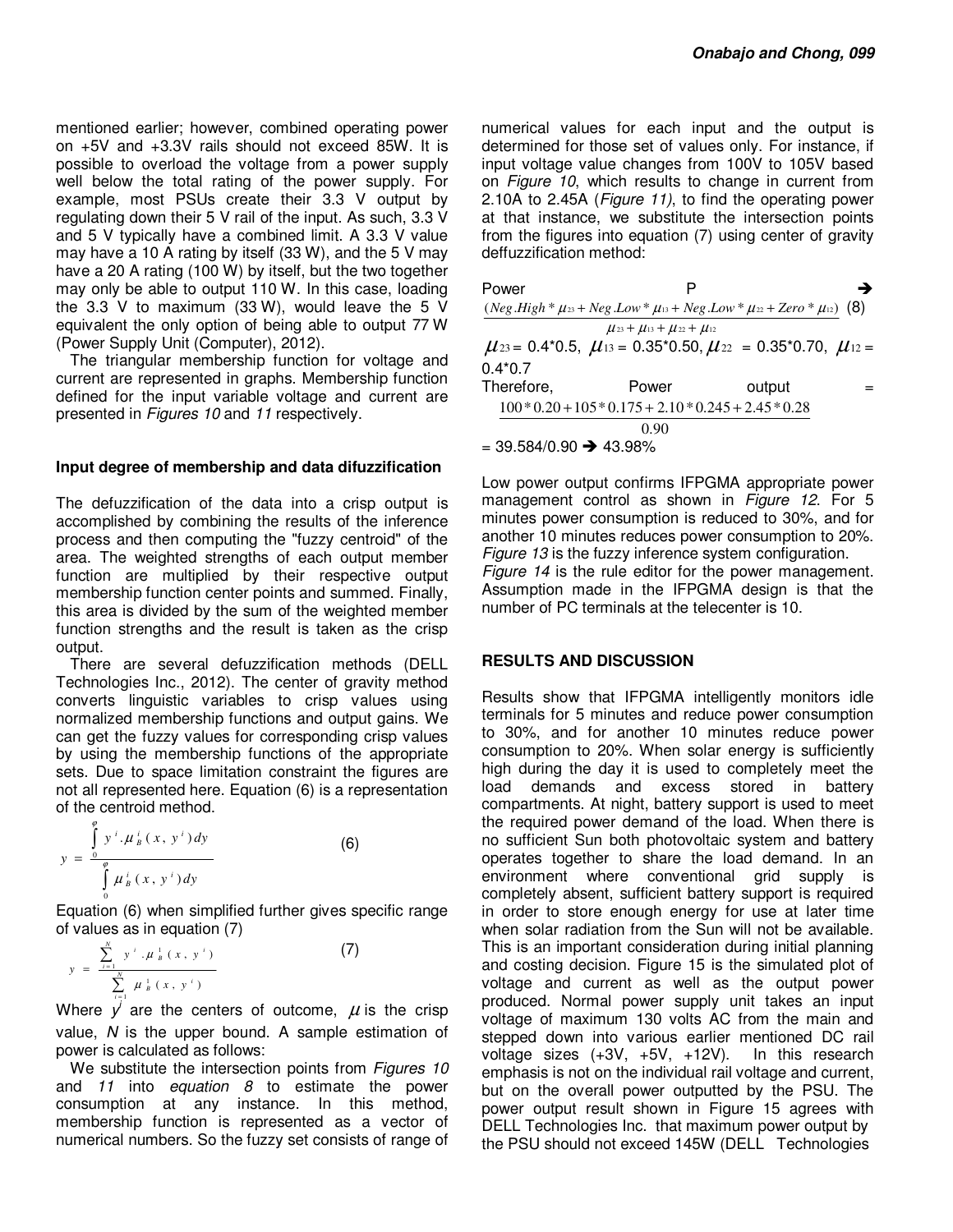

**Figure 16.** Simulation model using Homer Energy Software



**Figure 17**. Cost Implication of increasing the number of solar panels and batteries

#### Inc., 2012).

Figure 16 is the cost simulation model for the solar PV implementation. Homer Energy is a software designed to simulate costs of renewable energy implementation (solar, wind, geothermal, biomass etc). In the course of simulation, Homer energy software comes out with various options available for consideration based on user inputs. From Figure 16, option one has 2 PV panels (1KW capacity each) with 8 L16P batteries (6V each) with an initial capital cost of US \$2,913. Option 2 is three PV with 8 batteries (6V each) with implementation cost of US \$3,090 etc. Best option selected based on cost and efficiency by Homer after simulation is the 3 PV with 8 batteries at a cost of US \$3, 090. The three PV option will provide extra surface area for increased energy harvesting at an additional cost of US \$177. If access to funds will not be a concern, the 3 PV option is preferable. Figure 17 is the cost implication of increasing the number of solar panels and batteries with respect to initial cost of implementation.

A close comparison to this work is the effort of S.N. Singh et.al (Singh et al., YEAR). This paper presented the application of fuzzy logic in power failures. The uncertainty in power failures was formulated by fuzzy logic theory through membership functions, which usually do not use strict boundaries, and such a feature was found suitable in dealing with the elusiveness associated with the power failure of the system under investigation. Results obtained shows that combination of diesel generator/grid supplies, as well as radiation from solar panel and stored energy in batteries were appropriately rationed to prevent power failure. Present work is considered more intelligent because it handles rationing of electric power supply between solar panel and stored energy in batteries like Singh et.al. However, in addition, it monitors PC terminals for idleness and take necessary action to reduce power consumption, thereby preventing wastage. Apart from this advantage, other consideration of improved value is the cost estimation and options made available to stakeholders for consideration before embarking on project implementation.

### **CONCLUSION**

Results show the viability of effectively managing rural power supply to the advantage of the rural folks.